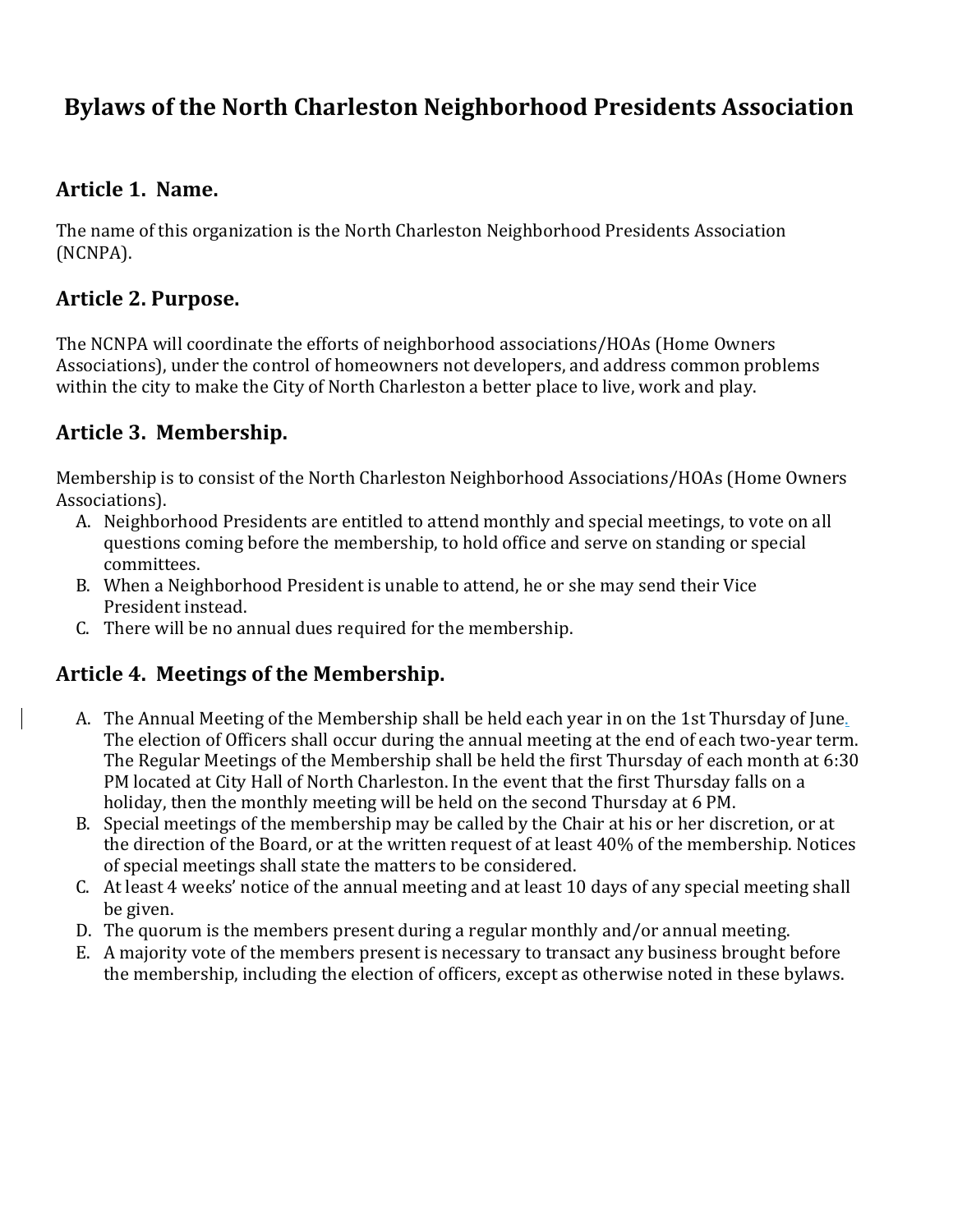## **Article 5. Board of Directors.**

- A. A Board of Directors shall be elected by the membership. The Board shall determine the need for and the responsibilities of standing or special committees to carry out projects or special programs.
- B. In the event of a vacancy among the Board, the remaining Board members may exercise the powers of the full Board until the vacancy is filled at the next regular election or by a majority vote may appoint a member to temporarily fill the vacancy until the next election.
- C. A member of the Board may be removed from office by the membership after reasonable notice and opportunity to be heard by a majority of the NCNPA membership.
- D. A member of the Board will be removed from office if he or she misses four (4) meetings over any consecutive twelve-month period during his or her term of office.

## **Article 6. Meetings of the Board.**

- A. The Board will meet as needed.
- B. The quorum for transaction of business is at least half of the Officers.
- C. A majority of those Board members present is necessary to transact any business brought before the Board.

## **Article 7. Officers.**

The Officers of the NCNPA are Chair, Vice Chair, Secretary and the immediate Past Chair. Term of office is two years. If during that term, the Officer ceases to be President of their organization, the Officers may hold a special election to fill the position or allow the person to complete their term with NCNPA. Duties of Officers are:

**Chair.** The Chair is the executive officer responsible for the operation of the group. He or she presides at meetings, calls regular or special meetings of the Board or membership as needed, appoints the Chairpersons of standing or special committees.

**Vice Chair.** The Vice Chair acts as Chair in the absence or illness of the Chair and, in the event of the Chair's resignation or incapacity to serve, shall succeed to the office until the next regular election of officers. The Chair may delegate to the Vice Chair such official or other duties as may be necessary for the conduct of business.

**Secretary.** The Secretary keeps records and minutes of meetings, maintains an up-to-date list of members, receives and distributes information as needed.

**Past Chair.** The Past Chair acts in an advisory role to the other Officers, votes in the board/special meetings in the event there is a tie.